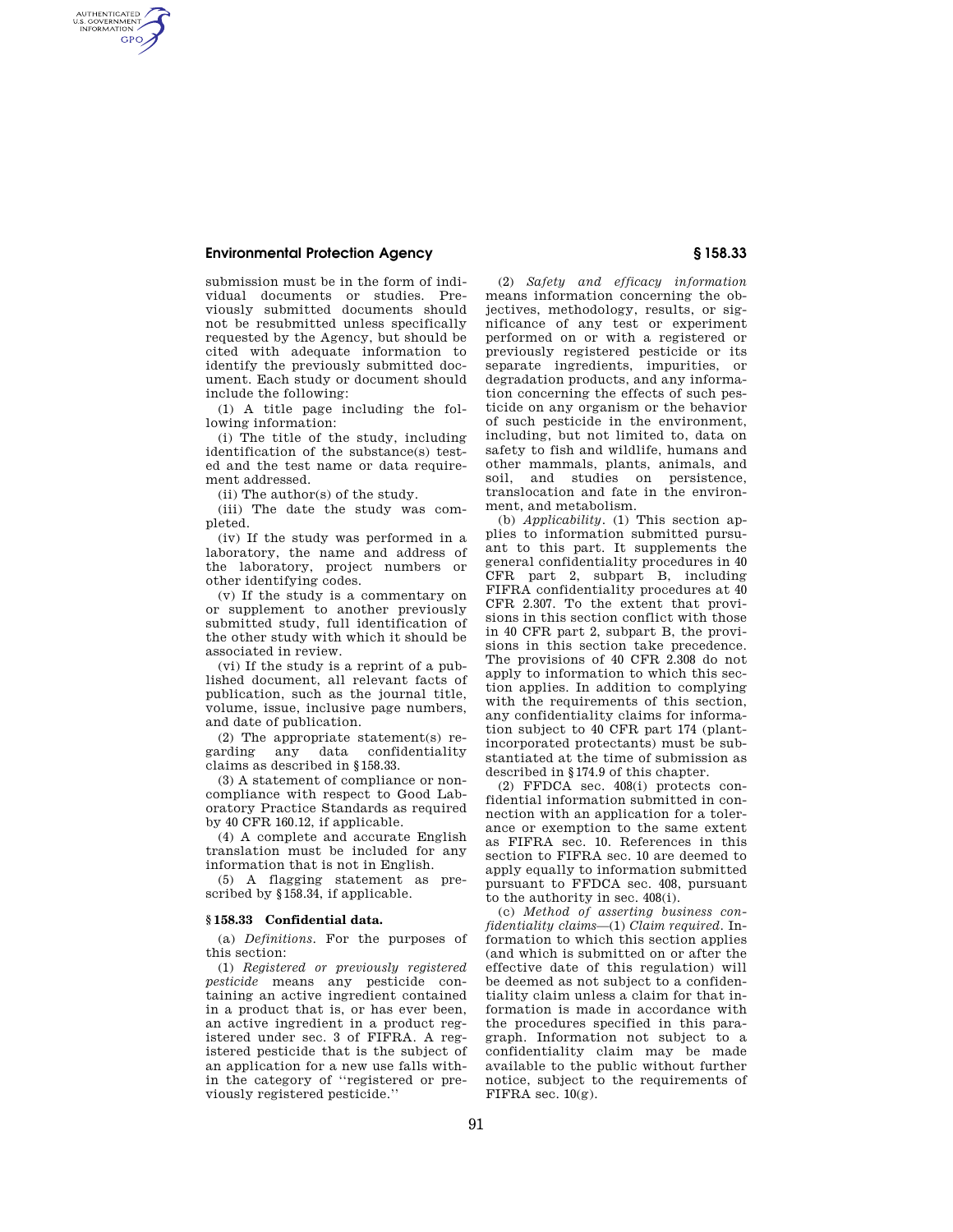(2) *Statement required*. Upon submission to EPA, each document must be accompanied by a signed and dated document containing either the statements in paragraph  $(c)(2)(i)$  or (ii) of this section. No claims or markings on the document or any attachments, other than these statements and attachments submitted in accordance with paragraph (c)(3) of this section, will be recognized as asserting a claim of confidentiality. The format of data submissions is set forth in §158.32.

(i) *No claim of confidentiality*.

No claim of confidentiality, on any basis whatsoever, is made for any information contained in this document. I acknowledge that information not designated as within the scope of FIFRA sec.  $10(d)(1)(A)$ , (B), or (C) and which pertains to a registered or previously registered pesticide is not entitled to confidential treatment and may be released to the public, subject to the provisions regarding disclosure to multinational entities under FIFRA sec. 10(g).

(ii) *Claim of confidentiality*.

Information claimed as confidential has been removed to a confidential attachment.

(3) *Confidential attachment*. (i) All information claimed as confidential must be submitted in a separate confidential attachment to the document and cross referenced to the specific location in the document from which it was removed. The confidential attachment must have its own title page and be paginated separately from the non-confidential document.

(ii) All information in the confidential attachment that consists of (or whose disclosure would in turn disclose) manufacturing or quality control processes must be individually identified in the confidential attachment as a claim for information within the scope of FIFRA sec.  $10(d)(1)(A)$ .

(iii) All information in the confidential attachment that consists of (or whose disclosure would in turn disclose) the details of any methods for testing, detecting, or measuring the quantity of any deliberately added inert ingredient of a pesticide, must be individually identified in the confidential attachment as a claim for information within the scope of FIFRA sec.  $10(d)(1)(B)$ .

(iv) All information in the confidential attachment that consists of (or whose disclosure would in turn dis-

**§ 158.33 40 CFR Ch. I (7–1–11 Edition)** 

close) the identity or percentage quantity of any deliberately added inert ingredient of a pesticide must be individually identified in the confidential attachment as a claim for information within the scope of FIFRA sec.  $10(d)(1)(C)$ .

(v) Information in the confidential attachment that is designated in accordance with paragraphs  $(c)(3)(ii)$  -(iv) of this section must be on a separate page from information that is not so designated.

(4) *Voluntary release of information to States and foreign governments.* (i) Submitters are encouraged to include with the statement required under paragraph (c)(2) of this section an additional statement to allow EPA to share information with State and foreign governments. EPA will not consider such a statement to be a waiver of confidentiality or proprietary claims for the information. The statement is as follows:

I authorize the Environmental Protection Agency to release any information contained in this document to State or foreign governments, without relinquishing proprietary rights or any confidentiality claims asserted above.

(ii) Information designated as releasable to state or foreign governments in accordance with this section may be released to such a government without further notice to the submitter. EPA will inform the State or foreign government of any of the confidentiality claims associated with the information.

(d) *Release of information*. (1) Safety and efficacy information that was submitted to EPA on or after May 4, 1988 and that has not been designated by<br>the submitter as FIFRA sec the submitter as FIFRA sec.  $10(d)(1)(A)$ , (B), or (C) information in accordance with the applicable requirements of this section is not entitled to confidential treatment and may be disclosed to the public without further notice to the submitter, in accordance with paragraph  $(d)(2)$  of this section. Safety and efficacy information which has been designated by the submitter as FIFRA sec.  $10(d)(1)$  (A), (B), or (C) information is entitled to confidential treatment only to the extent provided by FIFRA sec. 10(b), this section, and 40 CFR 2.208.